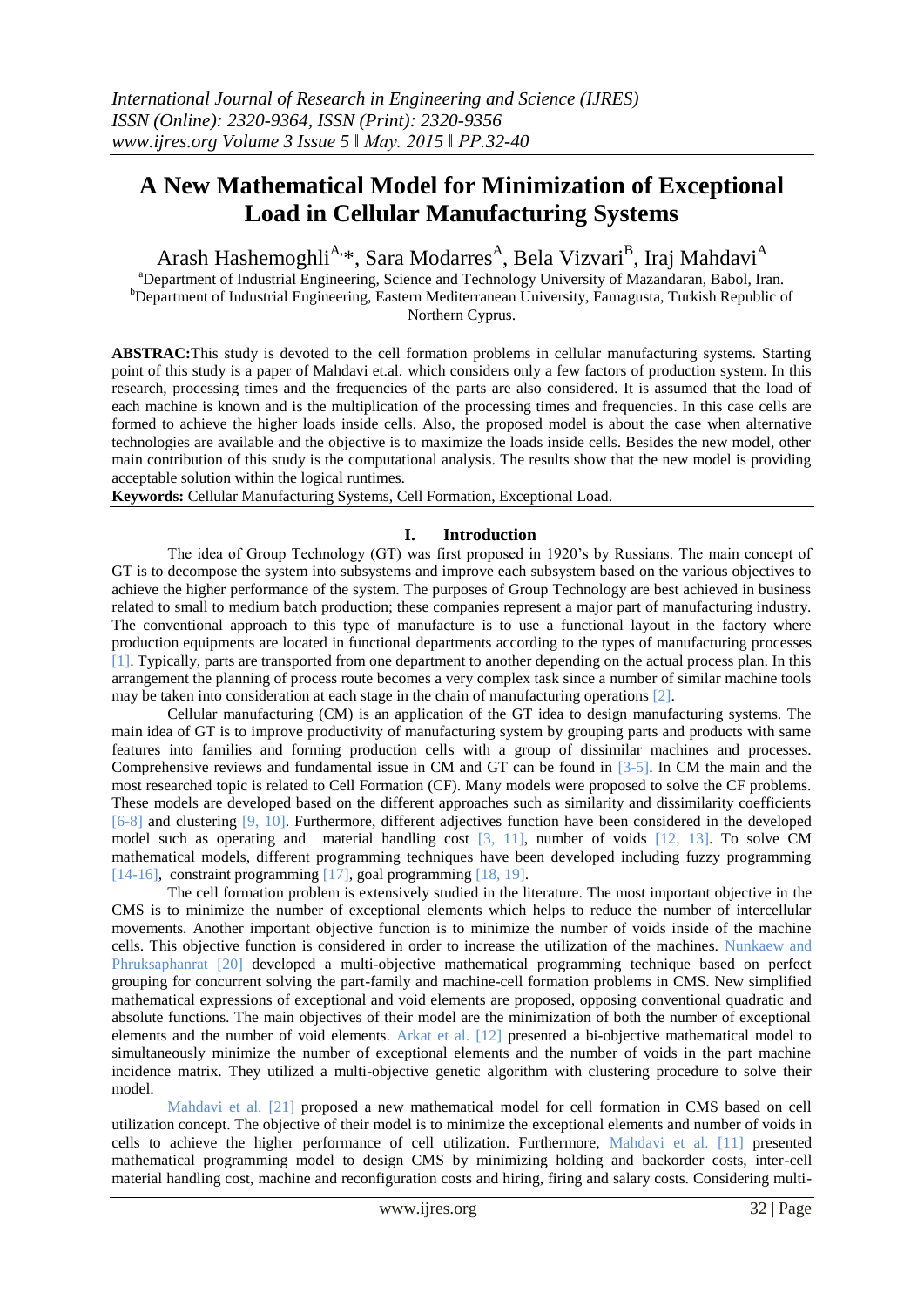period production planning, dynamic system reconfiguration, duplicate machines, machine capacity, available time of workers, and worker assignment are the main advantages of their model. In another research, Mahdavi et al. [\[22\]](#page-5-5) consider the machine flexibility concept due to utilizing multifunctional machines in the CMS. Machine-operation and part-operation are defined to introduce machine capabilities and part requirements. A novel solution approach with two phases is presented to solve the considered problem. First phase is a mathematical model proposed to define machines grouping. This model is seeking to minimize in-route machines dissimilarity. Second phase allocated to a heuristic method which assigns parts to corresponding cells. The application of group technology concepts to the design and operation of manufacturing cells has had a major impact on improving the performance of multiproduct, moderate volume manufacturing systems. Initially, the research on manufacturing cells focused primarily on methods for identifying rational part families and machine groups using only basic processing data. However, the comprehensiveness of the problem definition and the supporting decision models has evolved over time to include many relevant organizational issues and options. Hence, different features including product demands, cell size limits, sequence of operations, multiple units of identical machines, machine capacity, or machine cost is served in the literature. In this paper a new mathematical model of CF has been proposed. To this end, a new concept i.e. exceptional load is presented as the amount of machine load which is not assigned to a formed cell. Also further information on the frequency of the parts is considered. The frequency of a part is the quantity sold from it in one time unit. The load caused by a part on a certain machine is taken into consideration both in the objective function and constraints.

## **II. Mathematical model**

The cellular manufacturing problem which has been studied here includes the known type of parts which has to be processed on the predefined machines. Manufacturing cells are to be formed in the way that the number of the utilized machine-part pairs inside cells is maximized. Accordingly, the number of the exceptional elements will be minimized and this leads to the minimum exterior cell loads. We assumed that each part has technological alternatives i.e. it can be produced in different ways. The selection of technology is part of the cell formation as it is included in the model. In general the more technological alternatives lead to higher flexibility in the system. Here, it is also possible to introduce on the loads of machines and cells. Notice that if a machine does not take part in the production according to alternative *l*, then this processing time would be zero.

## **2.1. Assumption**

- The assumptions which have been considered for this model are as follows:
- The number of parts, machines and cells are known.
- Each part should be assigned to one manufacturing cell.
- Each machine should be assigned to one cell.
- The set of operations to complete a part is known.
- There are alternative technologies available for each part.
- Each part has its own number of alternatives.
- Minimum and maximum load of each machine in each cell is predefined.

## **2.2. Notations**

## **Indices**

- *i* Index for parts  $(i=1,..,P)$
- *j* Index for machines (*j=*1 *,…,M*)
- *k* Index for cells  $(k=1,...,C)$
- *l* Index for alternative routings  $(l=1,...,t_i)$

## **Parameters**

- $L_k$ lower bound of the number of machines in cell *k*
- $U_k$  upper bound of the number of machines in cell *k* minimum load of each cell
- $L_c$  minimum load of each cell<br> $U_c$  maximum load of each cell
- $U_c$  maximum load of each cell<br> $L_m$  minimum load of each mac
- minimum load of each machine
- $U_m$  maximum load of each machine
- $P_{ijl}$  Processing time of part *i* on machine *j* from alternative *l* frequency of the part *i*
- *f<sup>i</sup>* frequency of the part *i*

## **Decision variables**

*Yjk*

1: if machine *j* is assigned to cell *k*; 0:Otherwise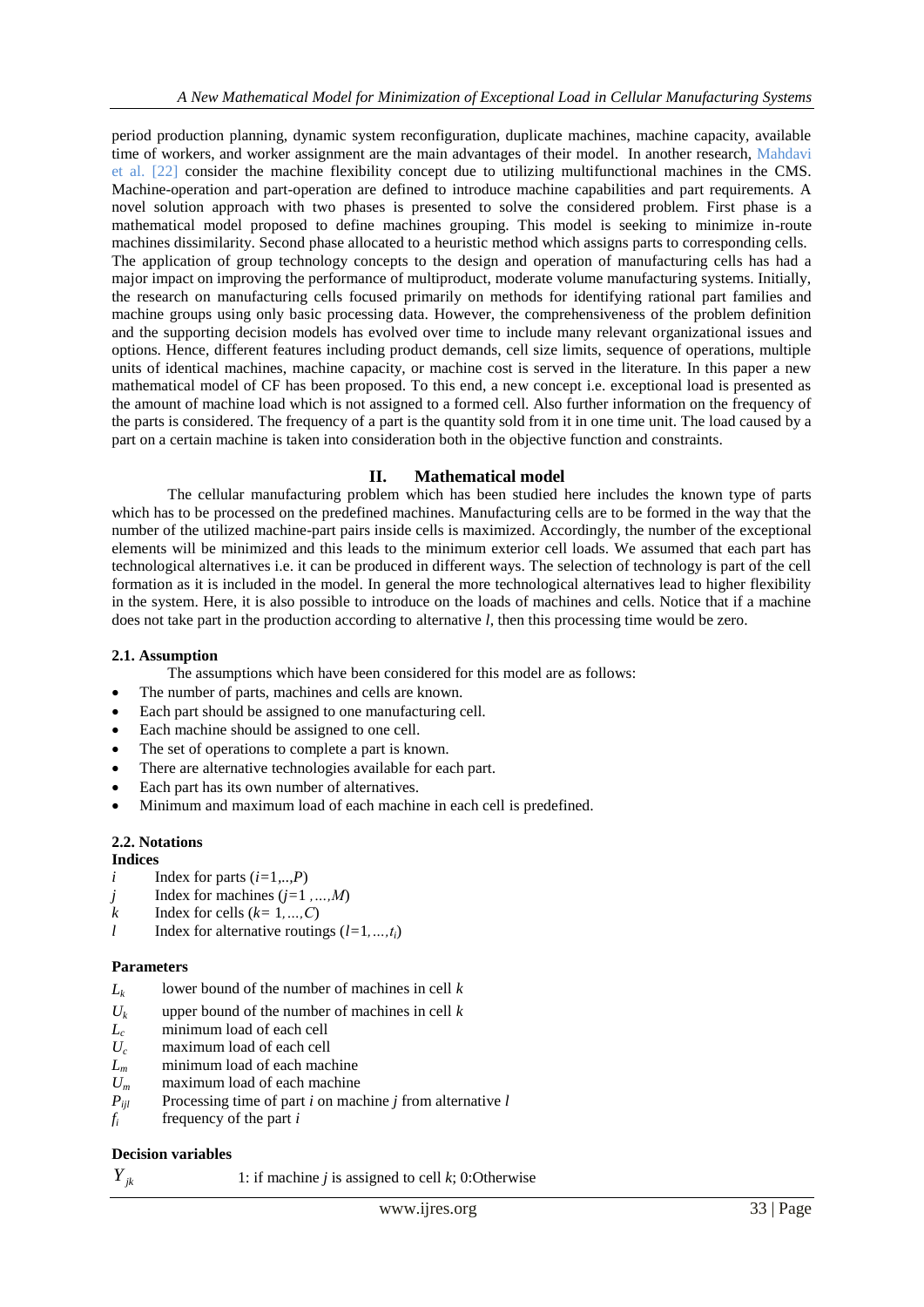| $Z_{ik}$                          | 1: if part <i>i</i> is assigned to cell $k$ ; 0: Otherwise                                                        |
|-----------------------------------|-------------------------------------------------------------------------------------------------------------------|
| $U_{ii}$                          | 1: if processing of part i is made according to alternative $l$ ; 0: Otherwise                                    |
| $W_{ijk}$                         | 1: if part <i>i</i> and machine <i>j</i> are assigned to cell $k$ ; 0: Otherwise                                  |
| $V_{ijkl}$                        | 1: if part <i>i</i> is made on machine <i>j</i> according to alternative <i>l</i> in cell <i>k</i> ; 0: Otherwise |
| $S_{ijkl} = U_{il} \times Y_{ik}$ |                                                                                                                   |

The objective function is the minimization of the total exceptional load. Note that an operation is exceptional if:

- Machine *j* is assigned to cell *k*,
- Part *i* is NOT assigned to cell *k*,
- There is a process of part *i* on machine *j*.

Then the necessary and sufficient condition to be exceptional is that,  $\exists k, l$ :

$$
\bullet \qquad Y_{jk}(1-Z_{ik})=1
$$

• 
$$
P_{ijl} > 0
$$
, and

$$
\bullet \quad U_{il}=1.
$$

The total exceptional load is:

$$
\sum_{k=1}^{C} \sum_{i=1}^{P} \sum_{j=1}^{M} Y_{jk} (1 - Z_{ik}) \sum_{l=1}^{T_i} U_{il} P_{ijl} f_i
$$
  
= 
$$
- \sum_{k=1}^{C} \sum_{i=1}^{P} \sum_{j=1}^{M} W_{ijk} (\sum_{l=1}^{T_i} U_{il} P_{ijl} f_i) + \sum_{k=1}^{C} \sum_{i=1}^{P} \sum_{j=1}^{M} Y_{jk} (\sum_{l=1}^{T_i} U_{il} P_{ijl} f_i)
$$

It is to be minimized. It is obvious that this objective function is non-linear. So the linearized objective function is:

$$
MinZ = -\sum_{k=1}^{C} \sum_{i=1}^{P} \sum_{j=1}^{M} \sum_{j=1}^{T_i} V_{ijkl} P_{ijl} f_i + \sum_{k=1}^{C} \sum_{i=1}^{M} \sum_{j=1}^{M} \sum_{j=1}^{T_i} S_{ijkl} P_{ijl} f_i
$$
(1)

Where:

$$
W_{ijk} = Z_{ik} \times Y_{jk} \qquad \qquad \forall i, j, k
$$

$$
V_{ijkl} = W_{ijk} \times U_{il} \qquad \qquad \forall i, j, k, l
$$

$$
S_{ijkl} = Y_{jk} \times U_{il} \qquad \qquad \forall i, j, k, l
$$

The further Constraints of the problem are as follows. Lower bound of the number of machines assigned to cells:

$$
\sum_{j=1}^{M} Y_{jk} \geq L_k \tag{2}
$$

Upper bound of the number machines assigned to cells:

$$
\sum_{j=1}^{M} Y_{jk} \le U_k \tag{3}
$$

Each machine must be allocated to one cell:

$$
\sum_{k=1}^{C} Y_{jk} = 1 \tag{4}
$$

Each part must be assigned to one cell:

$$
\sum_{k=1}^{C} Z_{ik} = 1 \tag{5}
$$

Upper bound of the load in each cell: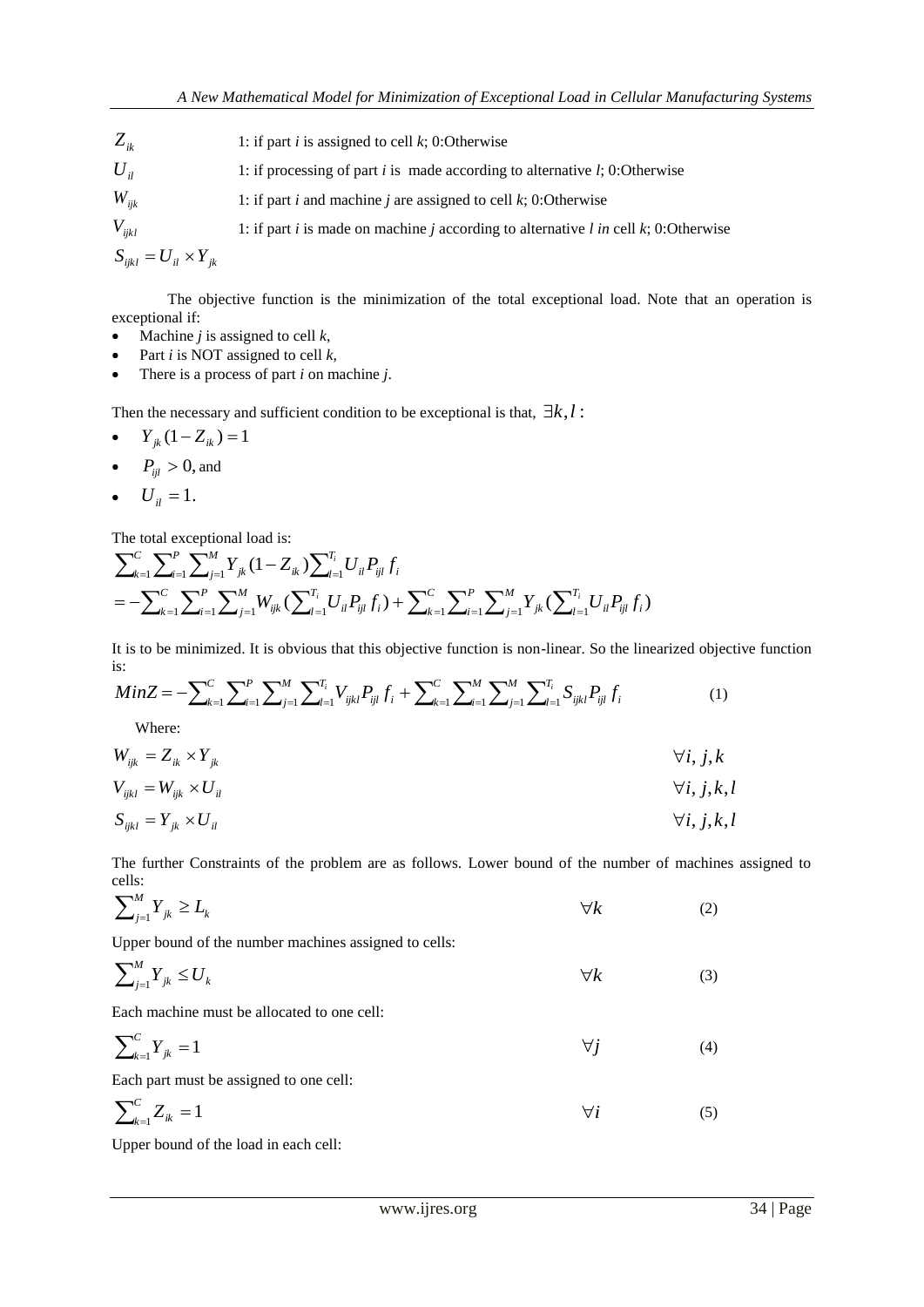$$
\sum_{i=1}^{P} f_i \sum_{j=1}^{M} \sum_{l=1}^{T_i} V_{ijkl} P_{ijl} \le U_c
$$
\nLower bound of the load in each cell:

\n
$$
[Q_{ij}]
$$

Lower bound of the load in each cell:

$$
\sum_{i=1}^{P} f_i \sum_{j=1}^{M} \sum_{l=1}^{T_i} V_{ijkl} P_{ijl} \ge L_c
$$
\n(7)

Only one alternative must be selected.

$$
\sum_{i=1}^{T_i} U_{ii} = 1 \tag{8}
$$

Lower bound of the load for each machine:

$$
\sum_{i=1}^{P} \sum_{l=1}^{T_i} U_{il} P_{ijl} f_i \ge L_m \qquad \qquad \forall j \tag{9}
$$

Upper bound of load for each machine:

$$
\sum_{i=1}^{P} \sum_{l=1}^{T_i} U_{il} P_{ijl} f_i \le U_m \qquad \qquad \forall j \qquad \qquad (10)
$$

The linearization of the nonlinear terms is made as: If both  $Z_{ik}$  and  $Y_{jk}$  are one, then  $W_{ijk}$  must be equal to one:

$$
W_{ijk} - Z_{ik} - Y_{jk} + 1.5 \ge 0 \qquad \forall i, j, k \qquad (11)
$$

If at least one of  $Z_{ik}$  and  $Y_{jk}$  is zero, then  $W_{ijk}$  must be zero:

1.5 
$$
W_{ijk} - Z_{ik} - Y_{jk} \le 0
$$
  $\forall i, j, k$  (12)

If both  $W_{ijk}$  and  $U_{il}$  are one, then  $V_{ijkl}$  must be equal to one:

$$
V_{ijkl} - W_{ijk} - U_{il} + 1.5 \ge 0 \qquad \qquad \forall i, j, k, l \qquad (13)
$$

If at least one of  $W_{ijk}$  and  $U_{il}$  is zero, then  $V_{ijkl}$  must be zero:

$$
1.5\ V_{ijkl} - W_{ijk} - U_{il} \le 0 \qquad \qquad \forall i, j, k, l \tag{14}
$$

Further on if both  $Y_{jk}$  and  $U_{il}$  are one, then  $S_{ijkl}$  must be equal to one:

$$
S_{ijkl} - Y_{jk} - U_{il} + 1.5 \ge 0 \qquad \qquad \forall i, j, k, l \tag{15}
$$

If at least one of  $Y_{jk}$  and  $U_{il}$  is zero, then  $S_{ijkl}$  must be zero:

$$
1.5 S_{ijkl} - Y_{jk} - U_{il} \le 0 \qquad \qquad \forall i, j, k, l \tag{16}
$$

## **III. EXPERIMENTS AND ANALYSIS OF THE RESULTS**

In this section the results of several experiments are analyzed. All the experiments are performed on 20 identical computers (Pentium D, 3.00 GHZ, 960 MB RAM) in the Department of Industrial Engineering of Eastern Mediterranean University.

## **3.1 Coding**

The solver package used for these experiments is extended LINGO 9.0(LINDO 2005). This software uses branch and bound algorithm. It also uses heuristic methods to find a feasible solution and the selected heuristic method might change for a same problem in different experiments. Therefore, having a different solution for the same problem under same circumstances is also possible.

## **3.2 The experiment**

The suggested model is developed to solve the problems with alternative technologies. The experiment is performed by a randomly generated numerical problem having 10 parts, 10 machines, and 3 cells. There are two technological alternatives available for each part. The frequencies are random numbers between 10 and 50. The technological alternatives differ in production routes and processing times, which are random numbers between 1 and 10. Data are shown in the sequence described above which means, table (1) is showing the input data for the case of solving the problem by considering the first alternative only, table (2) is related to the solving for the second alternative, and table (3) is the complete table of information about all alternatives and the frequencies.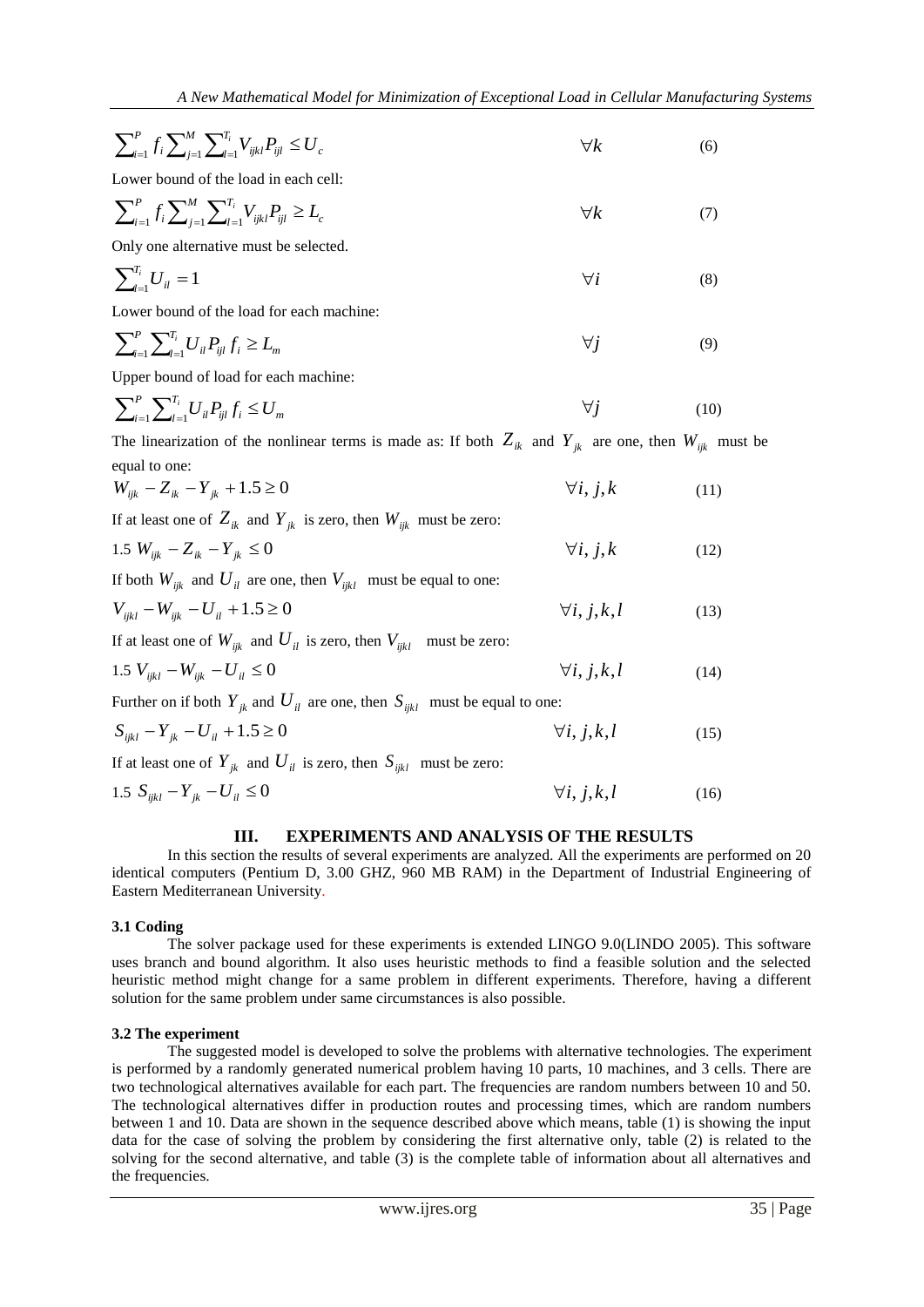The experimental procedure compares the results of three cases:

- Case 1: each part has the first technological alternative,
- Case 2: each part has the second technological alternative,
- Case 3: each part has both technological alternatives.

The corresponding results are shown in Table (4), where in this table:

- 1, stands for the number of utilized pairs inside the cells,
- 2, is the number of un-utilized pairs inside the cells, i.e. the number of voids,
- 3, is the number of exceptional elements,
- 4, is the total the number of voids and exceptional elements, and,
- 5, is a duration that the solver needs to find the optimal solution. (LINGO was stopped by the time limit of 3600 seconds.)

The detailed information about the solutions related to these three cases can be found in tables (5), (6) and (7) of Appendix.

It should be mentioned that case one and case two are two randomly selected problems from all possible combinations of the alternatives which are 1024 problems. Table (8) shows the alternatives selected by the third model.

However, the overall load inside cells of case three is not higher than cases one and two, it can be stated that this solution is a better solution due to the consideration of more factors like best alternative selection to reduce the exceptional loads and the minimum number of un-utilized pairs inside of the cells. Tables (9), (10), (11) in Appendix are the formed part/machine matrices for all the three cases.

## **IV. CONCLUDING REMARKS**

This study is devoted to the cell formation problems in cellular manufacturing systems. Starting point of this study is a paper of Mahdavi et.al. [21] which considers only a few factors of production system. In this research, processing times and the frequencies of the parts are also considered. It is assumed that the load of each machine is known and is the multiplication of the processing times and frequencies. In this case cells are formed to achieve the higher loads inside cells. Also, the proposed model is about the case when alternative technologies are available and the objective is to maximize the loads inside cells. Besides the new model, other main contribution of this study is the computational analysis. The results show that the new model is providing better solution within the logical and acceptable runtimes.

#### **Reference**

- <span id="page-4-0"></span>[1] D. Krushinsky and B. Goldengorin, "An exact model for cell formation in group technology. Comp," *Manag. Sci,* 2012.
- <span id="page-4-1"></span>[2] H. M. Selim*, et al.*, "Cell formation in group technology: review, evaluation and directions for future research," *Computers & Industrial Engineering,* vol. 34, pp. 3-20, 1998.
- <span id="page-4-2"></span>[3] G. Papaioannou and J. M. Wilson, "The evolution of cell formation problem methodologies based on recent studies (1997–2008): Review and directions for future research," *European Journal of Operational Research,* vol. 206, pp. 509-521, 2010.
- [4] M. Chattopadhyay*, et al.*, "Neuro-genetic impact on cell formation methods of Cellular Manufacturing System design: A quantitative review and analysis," *Computers & Industrial Engineering,* 2012.
- [5] Y. Yin and K. Yasuda, "Similarity coefficient methods applied to the cell formation problem: A taxonomy and review," *International Journal of Production Economics,* vol. 101, pp. 329-352, 2006.
- <span id="page-4-3"></span>[6] Y. A. Pollalis and G. Mavrommatis, "Using similarity measures for collaborating groups formation: A model for distance learning environments," *European Journal of Operational Research,* vol. 193, pp. 626-636, 2009.
- [7] D. Lei\* and Z. Wu, "Tabu search approach based on a similarity coefficient for cell formation in generalized group technology," *International Journal of Production Research,* vol. 43, pp. 4035-4047, 2005.
- [8] B. Goldengorin*, et al.*, "The Problem of Cell Formation: Ideas and Their Applications," in *Cell Formation in Industrial Engineering*. vol. 79, ed: Springer New York, 2013, pp. 1-23.
- <span id="page-4-4"></span>[9] H. Zhu and Y. WH, "Design of Cellular Manufacturing System Based on Matrix Clustering Algorithm," *Journal of Applied Sciences-Electronics and Information Engineering,* vol. 26, pp. 100-105, 2008.
- <span id="page-4-5"></span>[10] H. Behret and C. Kahraman, "A Fuzzy Clustering Application in a Cellular Manufacturing System," in *Proc. of the 8th International FLINS Conference. Computational Intelligence in Decision and Control*, 2008, pp. 1117-1122.
- <span id="page-4-6"></span>[11] I. Mahdavi*, et al.*, "Designing a mathematical model for dynamic cellular manufacturing systems considering production planning and worker assignment," *Computers & Mathematics with Applications,* vol. 60, pp. 1014-1025, 2010.
- <span id="page-4-7"></span>[12] J. Arkat*, et al.*, "Minimization of exceptional elements and voids in the cell formation problem using a multi-objective genetic algorithm," *Expert Systems with Applications,* vol. 38, pp. 9597-9602, 2011.
- <span id="page-4-8"></span>[13] T.-H. Wu*, et al.*, "A water flow-like algorithm for manufacturing cell formation problems," *European Journal of Operational Research,* vol. 205, pp. 346-360, 2010.
- <span id="page-4-9"></span>[14] N. Safaei*, et al.*, "A fuzzy programming approach for a cell formation problem with dynamic and uncertain conditions," *Fuzzy Sets and Systems,* vol. 159, pp. 215-236, 2008.
- [15] M. Rabbani*, et al.*, "Solving a bi-objective cell formation problem with stochastic production quantities by a two-phase fuzzy linear programming approach," *The International Journal of Advanced Manufacturing Technology,* vol. 58, pp. 709-722, 2012.
- [16] G. Papaioannou and J. M. Wilson, "Fuzzy extensions to Integer Programming models of cell-formation problems in machine scheduling," *Annals of Operations Research,* vol. 166, pp. 163-181, 2009.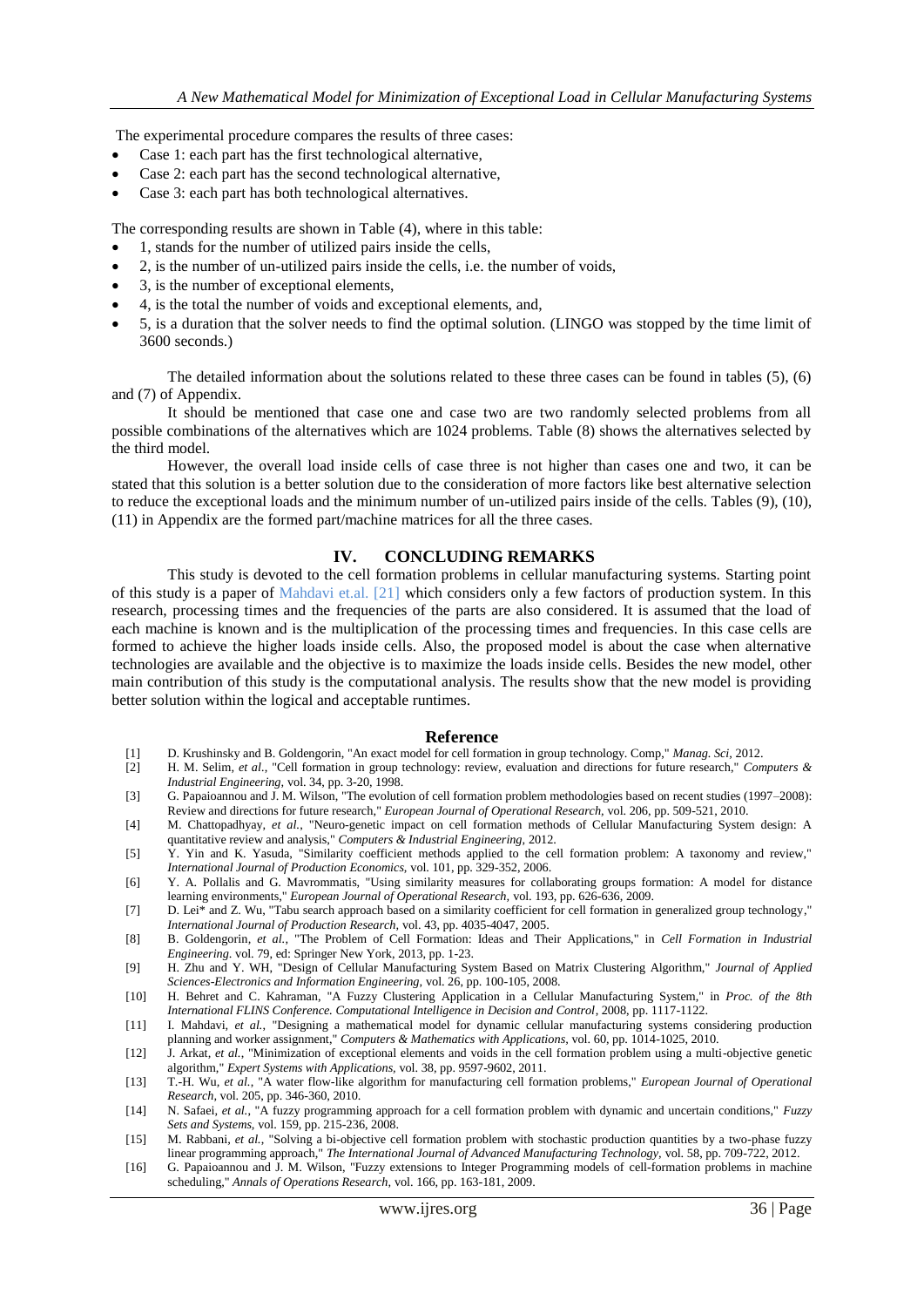- <span id="page-5-0"></span>[17] R. Soto*, et al.*, "Cell formation in group technology using constraint programming and Boolean satisfiability," *Expert Systems with Applications,* vol. 39, pp. 11423-11427, 2012.
- <span id="page-5-1"></span>[18] S. Saeidi*, et al.*, "A multi-objective genetic algorithm for solving cell formation problem using a fuzzy goal programming approach," *The International Journal of Advanced Manufacturing Technology,* pp. 1-18, 2013.
- <span id="page-5-2"></span>[19] O. Eski and I. Ozkarahan, "A Simulation Based Fuzzy Goal Programming Model for Cell Formation," in *Fuzzy Systems and Knowledge Discovery, 2007. FSKD 2007. Fourth International Conference on*, 2007, pp. 493-498.
- <span id="page-5-3"></span>[20] W. Nunkaew and B. Phruksaphanrat, "Lexicographic fuzzy multi-objective model for minimisation of exceptional and void elements in manufacturing cell formation," *International Journal of Production Research,* pp. 1-24, 2013.
- <span id="page-5-4"></span>[21] I. Mahdavi*, et al.*, "Designing a new mathematical model for cellular manufacturing system based on cell utilization," *Applied Mathematics and Computation,* vol. 190, pp. 662-670, 2007.
- <span id="page-5-5"></span>[22] I. Mahdavi*, et al.*, "A new cell formation problem with the consideration of multifunctional machines and in-route machines dissimilarity - A two phase solution approach," in *Industrial Engineering and Engineering Management (IE&EM), 2010 IEEE 17Th International Conference on*, 2010, pp. 475-479.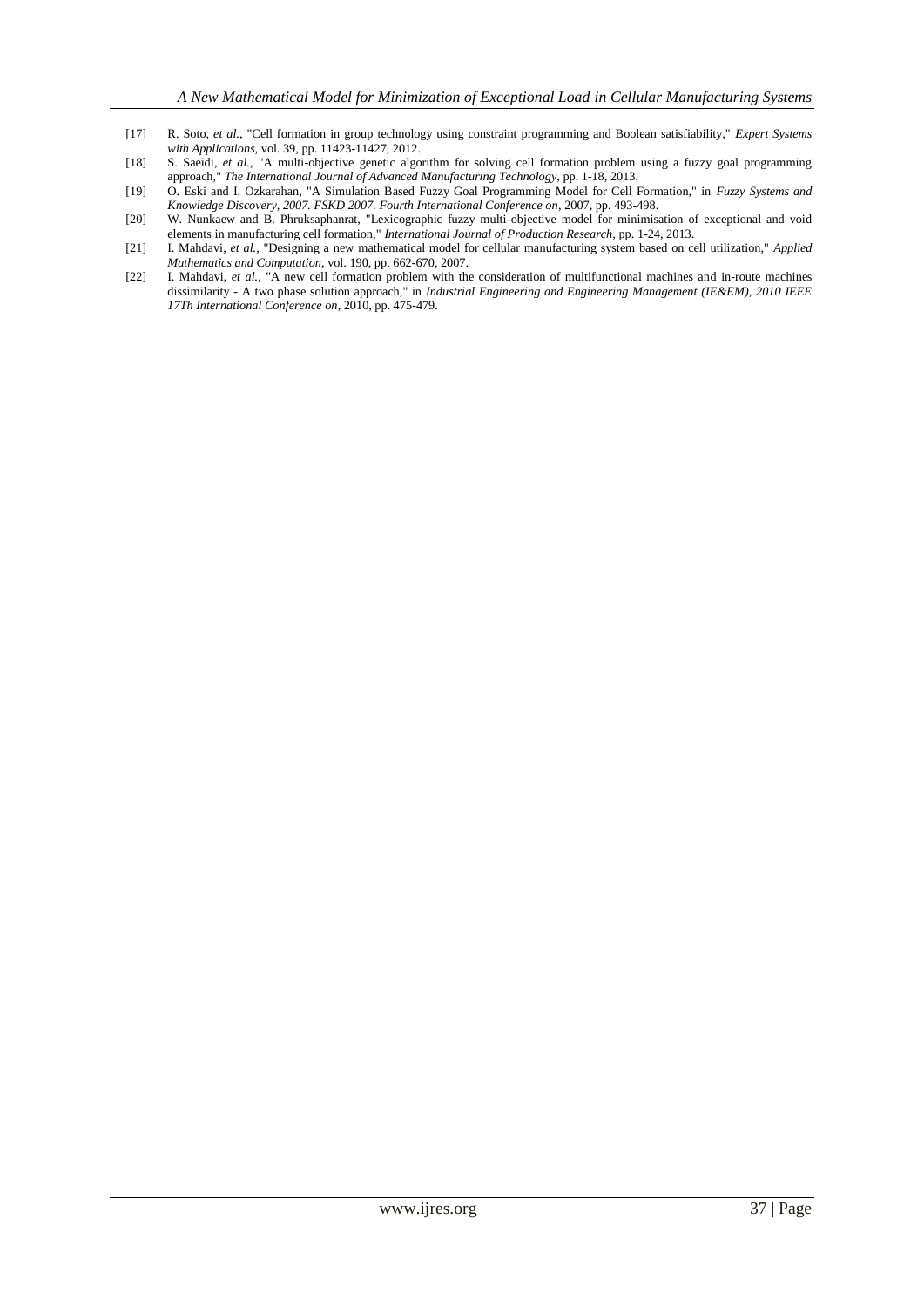## Appendix

| Table $(1)$ .                                              |                                         |                                      |                                      |                  |                        |                                      |                                             |                                      |                  |                       |                       |                                      |       |
|------------------------------------------------------------|-----------------------------------------|--------------------------------------|--------------------------------------|------------------|------------------------|--------------------------------------|---------------------------------------------|--------------------------------------|------------------|-----------------------|-----------------------|--------------------------------------|-------|
|                                                            | $\mathbf{1}$                            | $\overline{2}$                       |                                      | 3                | $\overline{4}$         | 5                                    | 6                                           | $\overline{7}$                       | 8                | 9                     | 10                    |                                      | Freq. |
|                                                            | $\mathbf{1}$<br>$\overline{4}$          | $\boldsymbol{0}$                     |                                      | $\overline{0}$   | $\boldsymbol{0}$       | $\boldsymbol{0}$                     | $\boldsymbol{0}$                            | $\boldsymbol{0}$                     | 10               | $\boldsymbol{0}$      | $\boldsymbol{0}$      |                                      | 21    |
|                                                            | $\overline{c}$<br>0                     |                                      | $\mathbf{1}$                         | $\overline{c}$   | $\boldsymbol{7}$       | $\boldsymbol{0}$                     | $\boldsymbol{0}$                            | 0                                    | 0                | $\boldsymbol{0}$      | 8                     |                                      | 45    |
|                                                            | 3<br>$\overline{0}$<br>$\boldsymbol{0}$ |                                      |                                      | 6                | 10                     | $\boldsymbol{0}$                     | $\boldsymbol{0}$                            | 8                                    | $\boldsymbol{0}$ | $\boldsymbol{0}$      | 10                    |                                      | 43    |
|                                                            | $\overline{4}$<br>$\mathbf{1}$          | $\boldsymbol{0}$                     |                                      | 3                | $\boldsymbol{0}$       | 5                                    | 3                                           | $\boldsymbol{0}$                     | $\boldsymbol{0}$ | $\mathfrak{Z}$        | $\boldsymbol{0}$      |                                      | 16    |
|                                                            | 5<br>$\overline{0}$                     | $\boldsymbol{0}$                     |                                      | $\boldsymbol{0}$ | 7                      | $\boldsymbol{0}$                     | $\boldsymbol{0}$                            | $\boldsymbol{0}$                     | 6                | 3                     | 6                     |                                      | 31    |
|                                                            | 6<br>10                                 | 5                                    |                                      | $\overline{0}$   | $\theta$               | 7                                    | $\theta$                                    | $\overline{0}$                       | 3                | 9                     | $\boldsymbol{0}$      |                                      | 45    |
|                                                            | $\overline{7}$<br>$\boldsymbol{0}$      | $\boldsymbol{7}$                     |                                      | $\boldsymbol{0}$ | 3                      | $\boldsymbol{0}$                     | $\boldsymbol{0}$                            | 5                                    | 9                | $\boldsymbol{0}$      | $\boldsymbol{0}$      |                                      | 10    |
|                                                            | 8<br>0                                  | $\boldsymbol{0}$                     |                                      | 8                | $\boldsymbol{0}$       | 9                                    | 10                                          | 8                                    | $\boldsymbol{0}$ | $\boldsymbol{0}$      | $\boldsymbol{0}$      |                                      | 35    |
|                                                            | 9<br>$\boldsymbol{0}$                   | 9                                    |                                      | 10               | $\boldsymbol{0}$       | 8                                    | 3                                           | $\boldsymbol{0}$                     | 3                | 5                     | $\boldsymbol{0}$      |                                      | 15    |
|                                                            | 10<br>$\boldsymbol{0}$                  | $\boldsymbol{0}$                     |                                      | 6                | $\boldsymbol{0}$       | 9                                    | 10                                          | $\boldsymbol{0}$                     | $\boldsymbol{0}$ | 6                     | $\boldsymbol{0}$      |                                      | 11    |
| Table $(2)$ .                                              |                                         |                                      |                                      |                  |                        |                                      |                                             |                                      |                  |                       |                       |                                      |       |
|                                                            | $\mathbf{1}$                            | $\overline{2}$                       |                                      | 3                | $\overline{4}$         | 5                                    | 6                                           | $\overline{7}$                       | 8                | 9                     | 10                    |                                      | Freq. |
|                                                            | $\mathbf{1}$<br>$\boldsymbol{0}$        | $\boldsymbol{0}$                     |                                      | $\overline{0}$   | 3                      | 1                                    | $\boldsymbol{0}$                            | $\boldsymbol{0}$                     | $\overline{7}$   | $\overline{c}$        | $\boldsymbol{0}$      |                                      | 21    |
|                                                            | $\overline{c}$<br>0                     | $\boldsymbol{0}$                     |                                      | $\boldsymbol{0}$ | $\overline{c}$         | $\overline{c}$                       | $\overline{c}$                              | 0                                    | 0                | $\boldsymbol{0}$      | $\boldsymbol{0}$      |                                      | 45    |
|                                                            | 3<br>0                                  | $\boldsymbol{0}$                     |                                      | 1                | $\mathbf{1}$           | $\boldsymbol{0}$                     | $\boldsymbol{0}$                            | $\boldsymbol{0}$                     | $\boldsymbol{0}$ | 3                     | 7                     |                                      | 43    |
|                                                            | $\overline{4}$<br>5                     | 6                                    |                                      | 3                | 10                     | 3                                    | 8                                           | $\boldsymbol{0}$                     | $\boldsymbol{0}$ | $\boldsymbol{0}$      | $\boldsymbol{0}$      |                                      | 16    |
|                                                            | 5<br>5                                  | 3                                    |                                      | $\boldsymbol{0}$ | 8                      | $\boldsymbol{0}$                     | 9                                           | $\boldsymbol{0}$                     | 4                | $\boldsymbol{0}$      | 3                     |                                      | 31    |
|                                                            | 6<br>$\overline{0}$                     | $\overline{0}$                       |                                      | 6                | 3                      | $\overline{0}$                       | 5                                           | 9                                    | 9                | $\overline{0}$        | $\boldsymbol{0}$      |                                      | 45    |
|                                                            | $\overline{7}$<br>6                     | $\mathbf{1}$                         |                                      | $\overline{4}$   | $\overline{7}$         | $\boldsymbol{0}$                     | $\boldsymbol{0}$                            | $\boldsymbol{0}$                     | $\boldsymbol{0}$ | $\boldsymbol{0}$      | $\boldsymbol{0}$      |                                      | 10    |
|                                                            | $\,8\,$<br>$\boldsymbol{0}$             | $\boldsymbol{0}$                     |                                      | $\boldsymbol{0}$ | 10                     | 1                                    | $\boldsymbol{0}$                            | $\boldsymbol{0}$                     | 5                | 6                     | $\boldsymbol{0}$      |                                      | 35    |
|                                                            | 9<br>$\boldsymbol{0}$                   | $\boldsymbol{0}$                     |                                      | 9                | 7                      | $\boldsymbol{0}$                     | 7                                           | $\boldsymbol{0}$                     | $\boldsymbol{0}$ | 9                     | $\boldsymbol{0}$      |                                      | 15    |
|                                                            | 10<br>$\boldsymbol{0}$                  |                                      | $\boldsymbol{0}$                     | $\overline{c}$   | $\boldsymbol{0}$       | 9                                    | $\boldsymbol{0}$                            | $\boldsymbol{0}$                     | $\boldsymbol{0}$ | $\boldsymbol{0}$      | $\boldsymbol{0}$      |                                      | 11    |
|                                                            |                                         |                                      |                                      |                  |                        |                                      | Table (3).                                  |                                      |                  |                       |                       |                                      |       |
|                                                            | $\mathbf{1}$                            | $\overline{2}$                       | $\overline{3}$                       |                  | $\overline{4}$         | $\overline{5}$                       | 6                                           | $\overline{7}$                       |                  | 8                     | 9                     | 10                                   | Freq. |
| $\,1\,$                                                    | $\overline{4}$                          | $\boldsymbol{0}$                     | $\boldsymbol{0}$                     |                  | $\boldsymbol{0}$       | $\boldsymbol{0}$                     | $\boldsymbol{0}$                            | $\boldsymbol{0}$                     |                  | 10                    | 0                     | $\boldsymbol{0}$                     | 21    |
|                                                            | $\boldsymbol{0}$                        | $\boldsymbol{0}$                     | 0                                    |                  | 3                      | 1                                    | $\boldsymbol{0}$                            | $\mathbf{0}$                         |                  | 7                     | $\overline{c}$        | $\boldsymbol{0}$                     |       |
| $\overline{c}$                                             | 0                                       | 1                                    | $\overline{c}$                       |                  | $\boldsymbol{7}$       | 0                                    | $\boldsymbol{0}$                            | $\boldsymbol{0}$                     |                  | $\mathbf{0}$          | 0                     | 8                                    | 45    |
|                                                            | $\boldsymbol{0}$                        | $\boldsymbol{0}$                     | $\boldsymbol{0}$                     |                  | $\mathfrak{2}$         | $\overline{c}$                       | $\overline{c}$                              | $\boldsymbol{0}$                     |                  | $\boldsymbol{0}$      | $\boldsymbol{0}$      | $\boldsymbol{0}$                     |       |
| 3                                                          | $\boldsymbol{0}$                        | $\boldsymbol{0}$                     | 6                                    |                  | 10                     | $\boldsymbol{0}$                     | $\boldsymbol{0}$                            | 8                                    |                  | $\boldsymbol{0}$      | $\boldsymbol{0}$      | 10                                   | 43    |
|                                                            | $\boldsymbol{0}$                        | $\overline{0}$                       | 1                                    |                  | $\mathbf{1}$           | 0                                    | $\boldsymbol{0}$                            | $\boldsymbol{0}$                     |                  | $\boldsymbol{0}$      | 3                     | 7                                    |       |
| $\overline{4}$                                             | $\mathbf 1$                             | $\boldsymbol{0}$                     | 3                                    |                  | $\boldsymbol{0}$       | 5                                    | 3                                           | $\boldsymbol{0}$                     |                  | $\boldsymbol{0}$      | 3                     | $\boldsymbol{0}$                     | 16    |
|                                                            | 5                                       | 6                                    | 3                                    |                  | 10                     | 3                                    | $\,8$                                       | $\boldsymbol{0}$                     |                  | $\boldsymbol{0}$      | $\boldsymbol{0}$      | $\boldsymbol{0}$                     |       |
| 5                                                          | $\overline{0}$                          | $\overline{0}$                       | $\boldsymbol{0}$                     |                  | $\tau$                 | $\boldsymbol{0}$                     | $\boldsymbol{0}$                            | $\boldsymbol{0}$                     |                  | 6                     | 3                     | 6                                    | 31    |
|                                                            | $\sqrt{5}$                              | 3<br>5                               | $\boldsymbol{0}$<br>$\boldsymbol{0}$ |                  | $\,8$<br>0             |                                      | 9                                           | $\boldsymbol{0}$<br>$\boldsymbol{0}$ |                  | $\overline{4}$<br>3   | $\boldsymbol{0}$<br>9 | 3                                    |       |
| 6                                                          | 10<br>$\boldsymbol{0}$                  | $\boldsymbol{0}$                     | 6                                    |                  | $\boldsymbol{0}$<br>3  | $\boldsymbol{7}$<br>$\boldsymbol{0}$ | $\boldsymbol{0}$<br>5                       | 9                                    |                  | 9                     | $\boldsymbol{0}$      | $\boldsymbol{0}$<br>$\boldsymbol{0}$ | 45    |
|                                                            | $\boldsymbol{0}$                        | $\sqrt{ }$                           |                                      |                  | $\mathfrak{Z}$         | $\boldsymbol{0}$                     | $\boldsymbol{0}$                            | $\overline{5}$                       |                  | $\overline{9}$        | $\boldsymbol{0}$      |                                      |       |
| $\boldsymbol{7}$                                           |                                         | $\mathbf{1}$                         | $\boldsymbol{0}$                     |                  | $\boldsymbol{7}$       |                                      |                                             |                                      |                  |                       |                       | $\boldsymbol{0}$                     | 10    |
|                                                            | 6                                       |                                      | $\overline{\mathbf{4}}$              |                  |                        | $\boldsymbol{0}$                     | $\boldsymbol{0}$                            | $\boldsymbol{0}$                     |                  | $\boldsymbol{0}$      | $\boldsymbol{0}$      | $\boldsymbol{0}$                     |       |
| $\,8$                                                      | $\boldsymbol{0}$<br>$\boldsymbol{0}$    | $\boldsymbol{0}$<br>$\boldsymbol{0}$ | 8<br>$\boldsymbol{0}$                |                  | $\boldsymbol{0}$       | 9<br>$\mathbf{1}$                    | 10                                          | $\,$ 8 $\,$                          |                  | $\boldsymbol{0}$<br>5 | $\boldsymbol{0}$      | $\boldsymbol{0}$                     | 35    |
|                                                            | $\boldsymbol{0}$                        | 9                                    | 10                                   |                  | 10<br>$\boldsymbol{0}$ | 8                                    | $\boldsymbol{0}$<br>$\overline{\mathbf{3}}$ | $\boldsymbol{0}$<br>$\boldsymbol{0}$ |                  | $\overline{3}$        | 6<br>5                | $\boldsymbol{0}$<br>$\boldsymbol{0}$ |       |
| 9                                                          | $\boldsymbol{0}$                        | $\mathbf{0}$                         | 9                                    |                  | $\overline{7}$         | $\boldsymbol{0}$                     | $\overline{7}$                              | $\boldsymbol{0}$                     |                  | $\boldsymbol{0}$      | 9                     | $\boldsymbol{0}$                     | 15    |
|                                                            | $\boldsymbol{0}$                        | $\boldsymbol{0}$                     | 6                                    |                  | $\boldsymbol{0}$       | 9                                    | 10                                          | $\boldsymbol{0}$                     |                  | $\boldsymbol{0}$      | 6                     | $\boldsymbol{0}$                     |       |
| 10                                                         | $\boldsymbol{0}$                        | $\boldsymbol{0}$                     | $\overline{c}$                       |                  | $\boldsymbol{0}$       | 9                                    | $\boldsymbol{0}$                            | $\boldsymbol{0}$                     |                  | $\overline{0}$        | 0                     | $\boldsymbol{0}$                     | 11    |
| Table (4).                                                 |                                         |                                      |                                      |                  |                        |                                      |                                             |                                      |                  |                       |                       |                                      |       |
| $\overline{2}$<br>3<br>5<br>$\mathbf{1}$<br>$\overline{4}$ |                                         |                                      |                                      |                  |                        |                                      |                                             |                                      |                  |                       |                       |                                      |       |
|                                                            | Case 1                                  | $27\,$                               |                                      |                  | 21                     |                                      | 14                                          |                                      | 35               |                       |                       | 47                                   |       |
|                                                            |                                         |                                      |                                      |                  |                        |                                      |                                             |                                      |                  |                       |                       |                                      |       |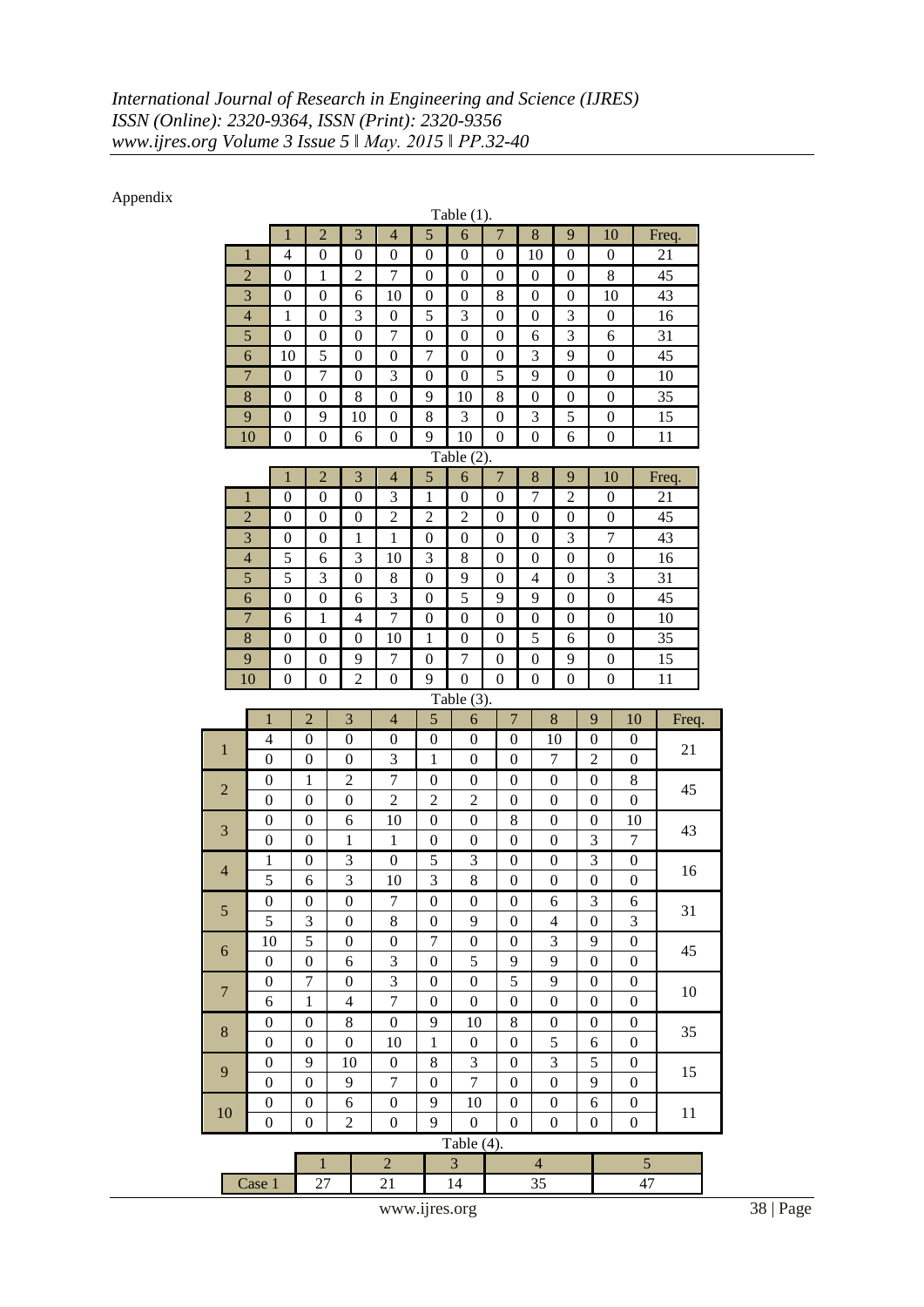|                                  | Case 2              | 28             | 24  | 14                 | 38   | 30                  |                   |  |  |  |  |
|----------------------------------|---------------------|----------------|-----|--------------------|------|---------------------|-------------------|--|--|--|--|
|                                  | Case 3              | 27<br>10       |     | 14                 | 24   | 3600                |                   |  |  |  |  |
| Table $(5)$ .<br>Machine<br>Load |                     |                |     |                    |      |                     |                   |  |  |  |  |
| Cell                             |                     |                |     |                    |      |                     |                   |  |  |  |  |
| number                           |                     | number         |     | <b>Inside Cell</b> |      | <b>Outside Cell</b> | <b>Difference</b> |  |  |  |  |
| 1                                |                     | 1              |     | 450                |      | 100                 | 350               |  |  |  |  |
| $\mathbf{1}$                     |                     | 9              |     | 405                |      | 282                 | 123               |  |  |  |  |
| <b>Total Load</b>                |                     |                |     | 855                |      | 382                 | 473               |  |  |  |  |
| $\overline{c}$                   |                     | 3              |     | 892                |      | $\boldsymbol{0}$    | 892               |  |  |  |  |
| $\overline{2}$                   |                     | $\overline{4}$ |     | 962                |      | $\overline{30}$     | 932               |  |  |  |  |
| $\sqrt{2}$                       |                     | 5              |     | 614                |      | 315                 | 299               |  |  |  |  |
| $\overline{c}$                   |                     | 6              |     | 553                |      | $\boldsymbol{0}$    | 553               |  |  |  |  |
| $\overline{2}$                   |                     | $\overline{7}$ |     | 624                |      | $\overline{50}$     | $\overline{574}$  |  |  |  |  |
| $\overline{2}$                   |                     |                |     |                    |      |                     |                   |  |  |  |  |
|                                  |                     | 10             |     | 976                |      | $\boldsymbol{0}$    | 976               |  |  |  |  |
| <b>Total Load</b>                |                     |                |     | 4621               |      | 395                 | 4226              |  |  |  |  |
| 3                                |                     | $\overline{c}$ |     | 70                 |      | 405                 | $-335$            |  |  |  |  |
| $\overline{3}$                   |                     | 8              |     | 300                |      | 366                 | $-66$             |  |  |  |  |
| <b>Total Load</b>                |                     |                |     | 370                |      | 771                 | $-401$            |  |  |  |  |
|                                  |                     |                |     |                    |      |                     |                   |  |  |  |  |
| Overall load                     |                     |                |     | 5846               |      | 1548                | 4298              |  |  |  |  |
|                                  |                     |                |     | Table $(6)$ .      |      |                     |                   |  |  |  |  |
| Cell                             |                     | Machine        |     | Load               |      | Load                |                   |  |  |  |  |
| number                           |                     | number         |     | <b>Inside Cell</b> |      | <b>Outside Cell</b> | Difference        |  |  |  |  |
| 1                                |                     | 1              |     | 295                |      | $\boldsymbol{0}$    | 295               |  |  |  |  |
| 1                                |                     | $\overline{3}$ |     | 493                |      | $\overline{65}$     | 428               |  |  |  |  |
| $\mathbf{1}$                     |                     | $\overline{4}$ |     | 1221               |      | 43                  | 1178              |  |  |  |  |
| $\mathbf{1}$                     |                     | 6              |     | 827                |      | $\boldsymbol{0}$    | 827               |  |  |  |  |
| $\mathbf{1}$                     |                     | $\tau$         |     | 405                |      | $\boldsymbol{0}$    | 405               |  |  |  |  |
| 1                                |                     | $\,8\,$        |     | 851                |      | $\overline{0}$      | 851               |  |  |  |  |
| <b>Total Load</b>                |                     |                |     | 4092               |      | 108                 | 3984              |  |  |  |  |
| 2                                |                     | 9              |     | 129                |      | 387                 | $-258$            |  |  |  |  |
| $\overline{2}$                   |                     | 10             |     | 301                |      | 93                  | 208               |  |  |  |  |
| <b>Total Load</b>                |                     |                |     | 430                |      | 480                 | $-50$             |  |  |  |  |
| 3                                |                     | $\overline{2}$ |     | $\boldsymbol{0}$   |      | 199                 | $-199$            |  |  |  |  |
| 3                                |                     | $\overline{5}$ |     | 99                 |      | 194                 | $-95$             |  |  |  |  |
| <b>Total Load</b>                |                     |                |     | 99                 |      | 393                 | $-294$            |  |  |  |  |
|                                  |                     |                |     |                    |      |                     |                   |  |  |  |  |
| Overall load                     |                     |                |     | 4621               |      | 981                 | 3640              |  |  |  |  |
|                                  |                     |                |     | Table (7).         |      |                     |                   |  |  |  |  |
| Cell                             |                     | Machine        |     | Load               |      | Load                |                   |  |  |  |  |
| number                           |                     | number         |     | <b>Inside Cell</b> |      | <b>Outside Cell</b> | Difference        |  |  |  |  |
| 1                                |                     | 1              |     | 510                |      | 16                  | 494               |  |  |  |  |
| $\mathbf{1}$                     |                     | $\overline{2}$ |     | 235                |      | $\boldsymbol{0}$    | 235               |  |  |  |  |
| 1                                |                     | 9              |     | 405                |      | 447                 | $-42$             |  |  |  |  |
| <b>Total Load</b>                |                     |                |     | 1150               |      | 463                 | 687               |  |  |  |  |
| $\mathbf{2}$                     |                     | $\mathfrak{Z}$ |     | 485                |      | 83                  | 402               |  |  |  |  |
| 5<br>$\overline{2}$              |                     |                | 584 |                    | 336  | 248                 |                   |  |  |  |  |
|                                  | $\overline{2}$<br>6 |                |     | 593                |      | $\boldsymbol{0}$    | 593               |  |  |  |  |
| $\overline{2}$                   | $\overline{7}$      |                |     |                    |      | $\overline{0}$      | 280               |  |  |  |  |
|                                  |                     |                |     |                    | 1942 | 419                 | 1523              |  |  |  |  |
|                                  | <b>Total Load</b>   |                |     |                    |      | 265                 | 58                |  |  |  |  |
| 3                                | 3<br>$\overline{4}$ |                |     |                    |      |                     | 198               |  |  |  |  |
| $\overline{3}$                   |                     | $8\,$          |     | 333                |      | 135                 |                   |  |  |  |  |
|                                  |                     | $10\,$         |     | 487                |      | $\overline{0}$      | 487               |  |  |  |  |
| <b>Total Load</b>                |                     |                |     | 1143               |      | 400                 | 743               |  |  |  |  |